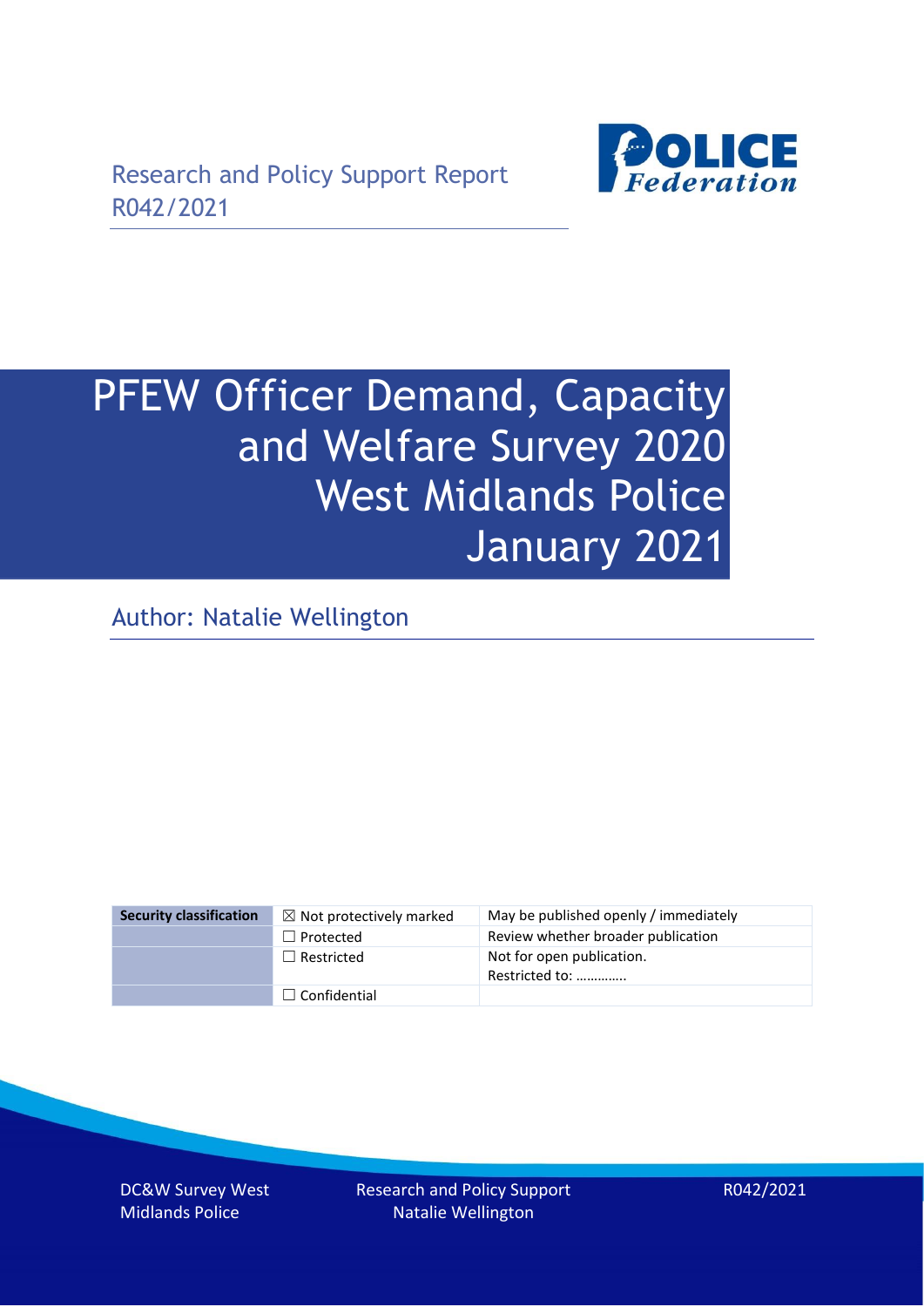# **CONTENTS**

| 2.          |                                                            |  |
|-------------|------------------------------------------------------------|--|
| 3.          |                                                            |  |
| 4.          |                                                            |  |
| 5.          |                                                            |  |
| 6.          |                                                            |  |
| $7_{\cdot}$ | ORGANISATIONAL SUPPORT FOR MENTAL HEALTH AND WELLBEING  17 |  |
| 8.          |                                                            |  |
|             |                                                            |  |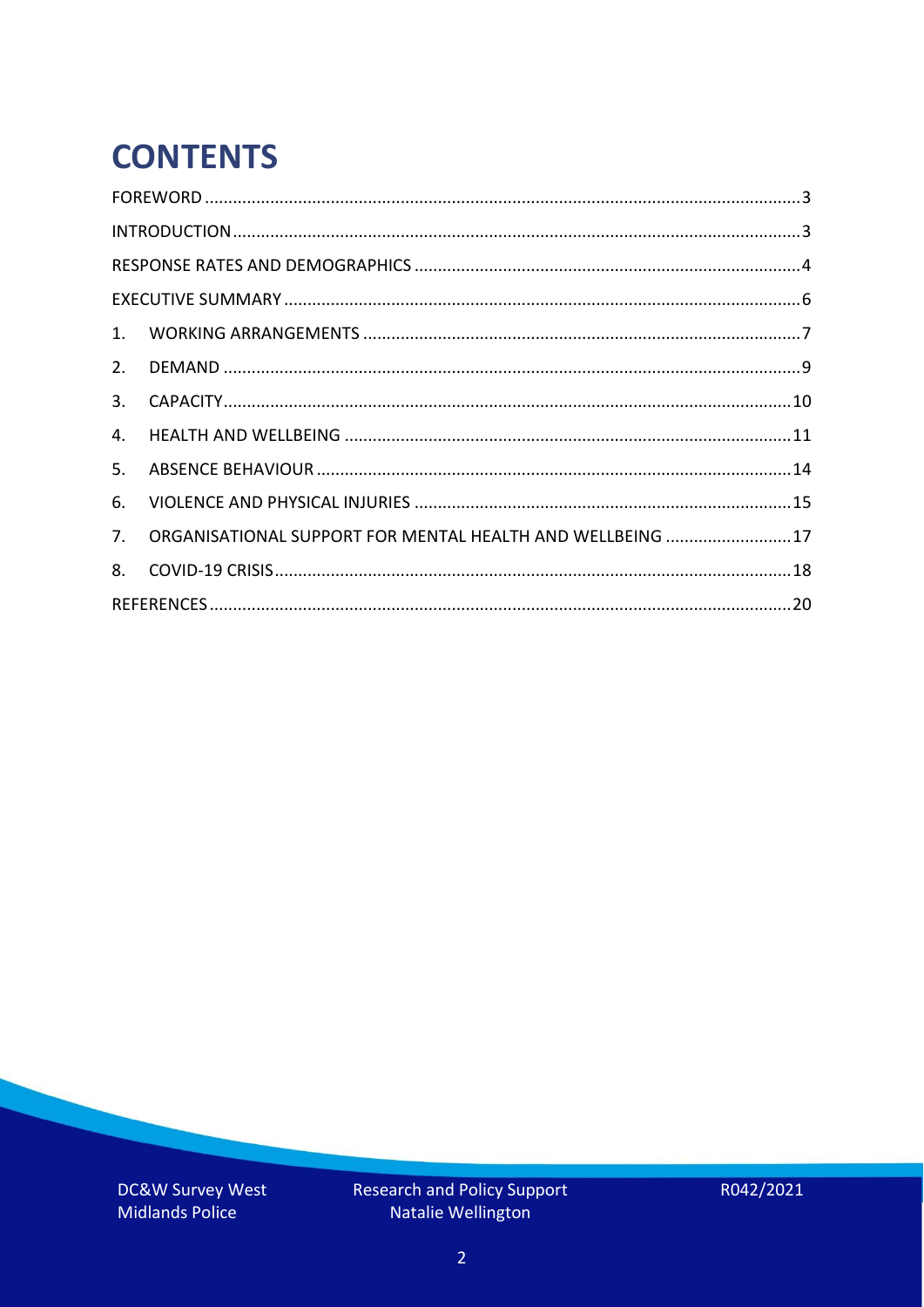### <span id="page-2-0"></span>**FOREWORD**

#### <span id="page-2-1"></span>**INTRODUCTION**

The Demand, Capacity and Welfare Survey is a biennial survey that started in 2016. This was in response to unprecedented budgetary cuts and a 14% fall in officer numbers over a seven year period from a high of 142,056 in 2009 to 122,748 in March 2016. <sup>i</sup> Evidence from a focus group study conducted by the PFEW<sup>ii</sup> also highlighted that these reductions may have been having a negative effect on officers' individual wellbeing. It was within this context that the Police Federation of England and Wales (PFEW) began a biennial Demand, Capacity and Welfare Survey. The 2020 PFEW Demand, Capacity and Welfare Survey is the third iteration of the survey. Due to the current global health crisis we have included questions specific to COVID-19, in order to help us to better understand the impacts of working within the police service during this crisis and officers' experiences on the ground. We have reported personal impacts in a specific section and organisational impacts are reported at contextually appropriate points throughout the report, to enable comparisons with other relevant items (for example we have included the results for the question asking whether COVID-19 has had an impact on single-crewing within the same section as the results for the question regarding frequency of single-crewing).

This report provides a summary of responses to key questions from the 2020 PFEW Officer Demand, Capacity and Welfare Survey from respondents in West Midlands Police.

Where appropriate, details of average responses from previous years, or the police service as a whole, are also presented.<sup>1</sup> However, differences across these figures have not been tested to assess whether they are statistically significant;<sup>2</sup> therefore, any and all differences reported are for guidance only and must be treated with caution. When comparing forcelevel data across years, a dash (–) is used, when applicable, to indicate where a force report was not provided due to small sample sizes.

Please be aware that the total number of responses for each item may vary slightly as not all items were answered by all respondents, and all percentages are rounded to the nearest

DC&W Survey West Midlands Police

 $1$  Data were weighted at a national level on the basis of respondents' force to ensure that each force were proportionally represented within the national sample; no weightings were applied at a force level. More information about weightings can be found in the 2020 Technical Annex R098/2020.

 $2$  As all the data are derived from samples of the population, rather than the whole population, percentage figures calculated are strictly speaking estimates, rather than exact measures. This means that every figure has a margin of error associated with it. Hence a very small percentage difference year on year may be due to sampling, rather than to actual changes.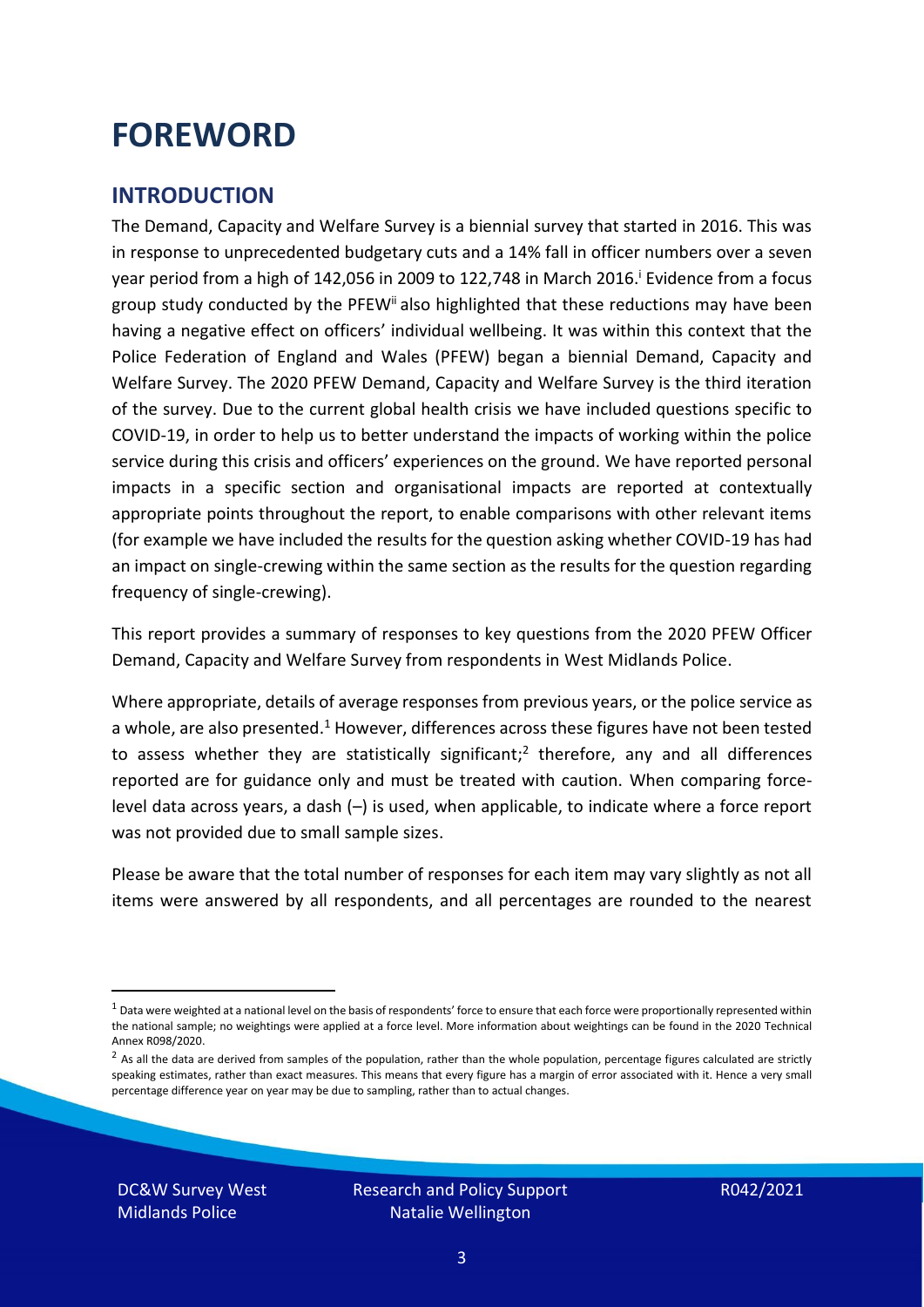whole number. In addition, the actual differences between any and all groups may be quite small, and these details should be considered when interpreting the data.

#### <span id="page-3-0"></span>**RESPONSE RATES AND DEMOGRAPHICS**

Survey responses were gathered over a seven-week period between October and November 2020. All officers of the federated ranks in England and Wales were eligible to participate. Analyses were conducted on a sample of 12,471 responses drawn from all 43 forces across England and Wales. The national response rate for the 2020 survey was 10%.

Overall, 3% of respondents (n=423) to the survey declined to state which force they belonged to. These responses have been included within the national data but are excluded from force-level analyses. $3$ 

421 responses were received from West Midlands Police, representing a response rate of around 6% (based on March 2020 Home Office figures of officer headcount). III The margin of error for this report has been calculated using the size of the sample and population. At a 95% confidence level, this force report has a 5% margin of error. If the margin of error is less than 5%, it can be considered to be within the normal bounds of academic rigour.<sup>4</sup> If this threshold has not been met, the results from this report must be interpreted with caution.

65% of responses from West Midlands Police were received from male officers and 28% of responses were from female officers. The other 7% preferred not to say or identified in another way. In regards to rank, 77% of respondents from West Midlands Police were Constables, 15% were Sergeants, 7% were Inspectors, and 1% were Chief Inspectors. 10% of responses from West Midlands Police were received from Black and Minority Ethnic (BME) officers.

DC&W Survey West Midlands Police

<sup>&</sup>lt;sup>3</sup> Please see the 2020 Technical Annex R098/2020 for excluded cases.

<sup>&</sup>lt;sup>4</sup> The generally accepted academic standards is a 95% confidence level with a 5% (or less) margin of error.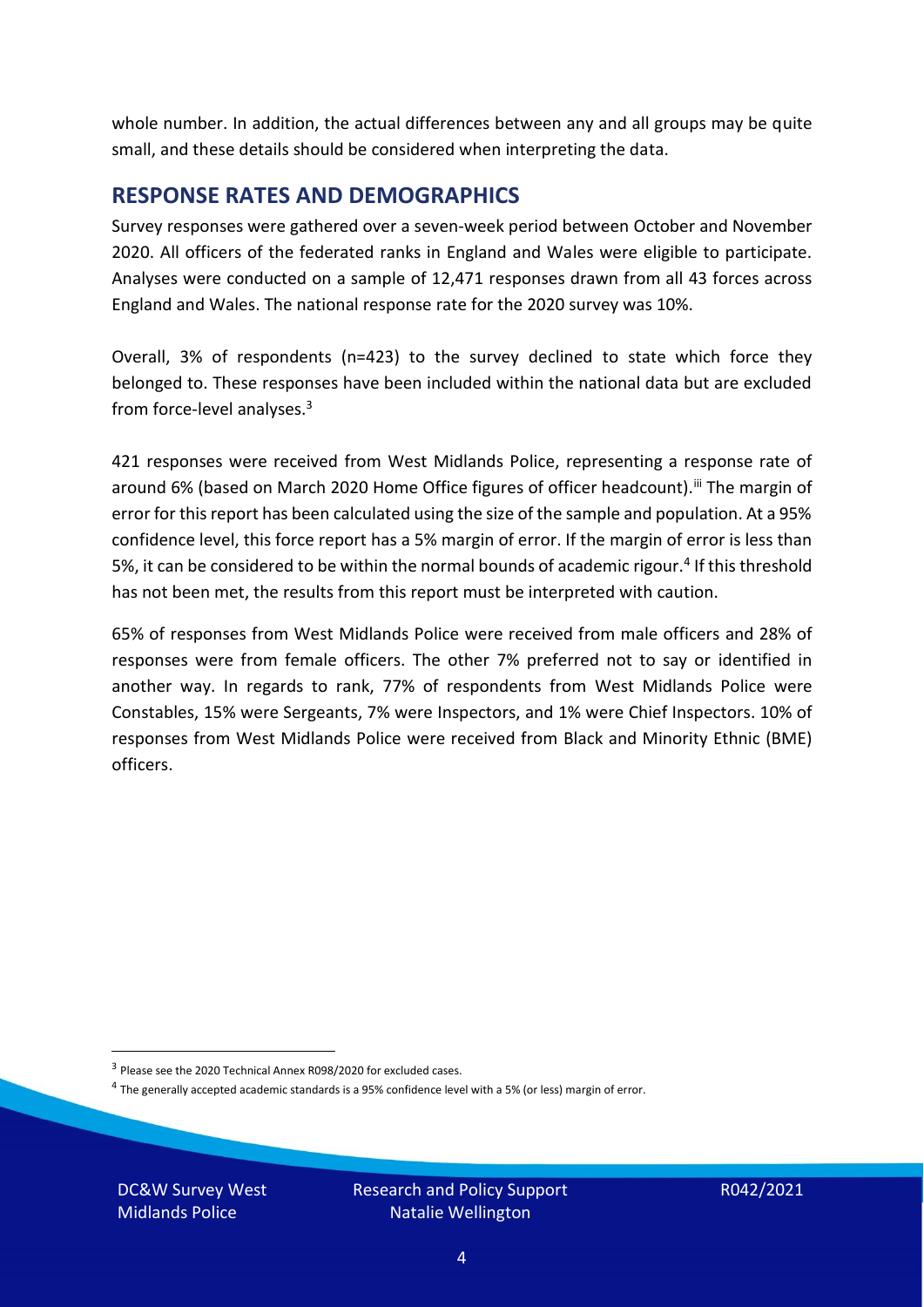### **INFOGRAPHIC**

### **Who responded?**

**421** responses were received from West Midlands Police, representing a **6%** response rate.



DC&W Survey West Midlands Police

Research and Policy Support Natalie Wellington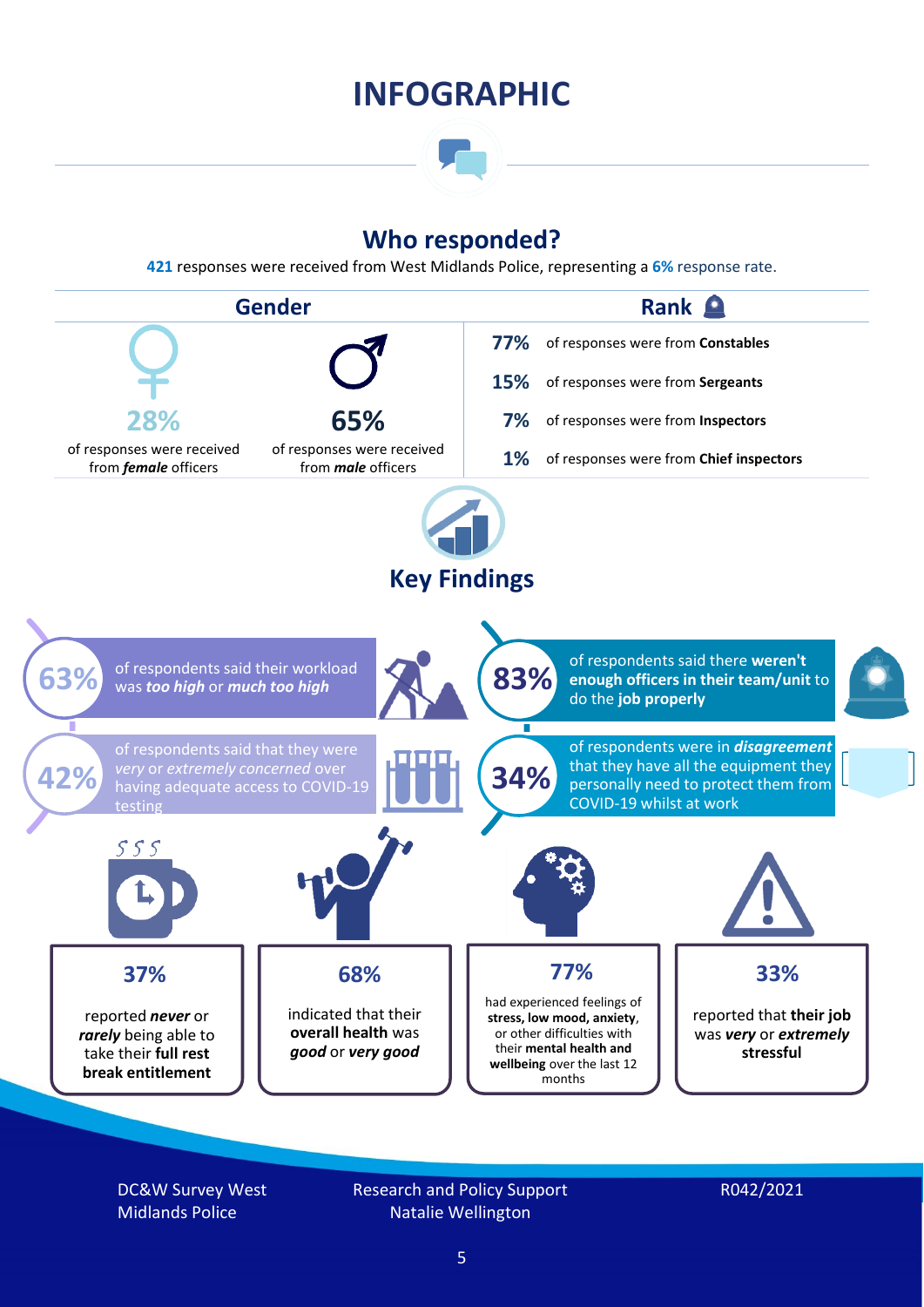### <span id="page-5-0"></span>**EXECUTIVE SUMMARY**

- **421** responses were received from West Midlands Police, representing a response rate of around **6%**.
- The average (mean) rating for **overall job satisfaction** for respondents was **5/10**.
- **43%** reported being **single-crewed** *often* or *always* and **12%** reported being **singlecrewed** *more often* due to **COVID-19**.
- **37%** of respondents reported *never* or *rarely* being able to take their **full rest break entitlement**; *lower than* the proportion in 2018 (48%).
- **63%** of respondents reported that their **workload** is currently *too high*, or *much too high*; *lower than* the proportion in 2018 (73%).
- **83%** of respondents said there **weren't enough officers in their team/unit** to do the **job properly**.
- The average (mean) **overall life satisfaction** rating was **6/10**. This can be compared to the national average of 6/10.
- **68%** of respondents indicated that their **overall health** was *good* or *very good.*
- **33%** of respondents said that they viewed their job as *very* or *extremely* **stressful**. This was *lower than* the proportion in 2018 (40%).
- **77%** of respondents indicated that they had **experienced feelings of stress, low mood, anxiety, or other difficulties with their health and wellbeing** over the last 12 months.
- **20%** of respondents reported that they had suffered **one or more injuries** that required medical attention as a result of **work-related violence** in the last year.
- **12%** of respondents reported that they had suffered **one or more injuries** that required medical attention as a result of **work-related accidents** in the last year.
- **35%** of respondents reported that they were *very* or *extremely worried* about the **impact that the COVID-19 crisis will have on them personally**.
- **3%** of respondents reported that they *have* or *have had* **COVID-19** confirmed by a positive antigen or antibody test.
- **34%** of respondents reported that they *disagreed* or *strongly disagreed* that they **have all the equipment they personally need to protect them from COVID-19 whilst at work**.

DC&W Survey West Midlands Police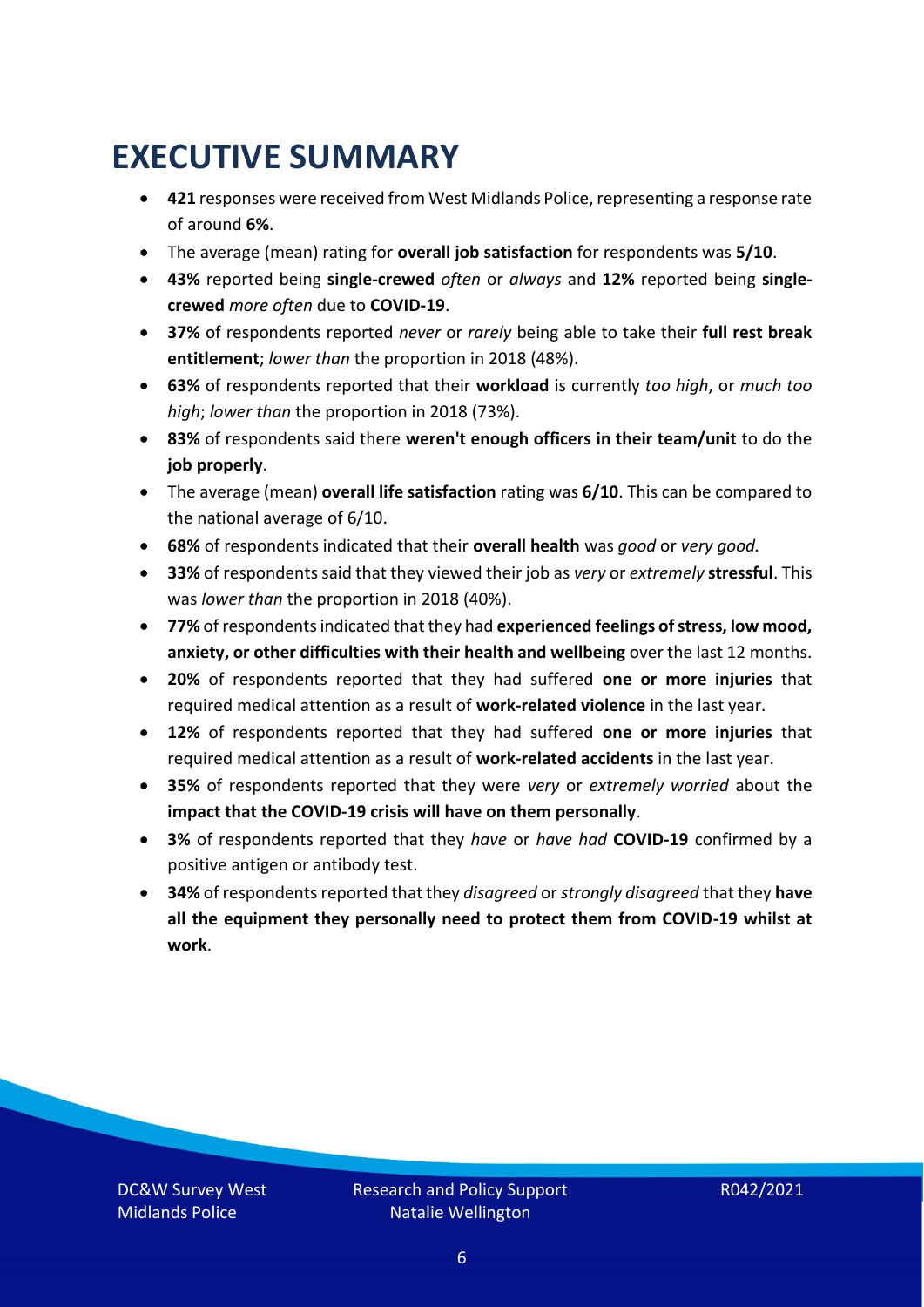### <span id="page-6-0"></span>**1. WORKING ARRANGEMENTS**

### **1.1. OVERALL JOB SATISFACTION**

Respondents were asked to rate their overall job satisfaction between 0 and 10, where 0 was 'not at all satisfied' and 10 was 'completely satisfied.' The average (mean) rating for overall job satisfaction for respondents from West Midlands Police was 5/10 (range 0-10), with 44% of respondents reporting an overall job satisfaction rating of *4* or *less*. This can be compared to the national average of 5/10 (range 0-10), and 37% of respondents reporting an overall job satisfaction rating of *4* or *less*.

### **1.2. SHIFT LENGTH**

3% of respondents from West Midlands Police reported that their formal shift duration was more than the 8-10 hours advised by the Health and Safety Executive<sup>iv</sup> and the Police Negotiating Board,<sup>v</sup> and 2% of respondents indicated a shift length of 12 hours or *more*. 9% of the national sample indicated that their formal shift duration was more than 8-10 hours, and 7% indicated a shift length of *12 hours* or *more*. 5

#### **1.3. SINGLE-CREWING**

Among respondents from West Midlands Police, for whom this item was applicable, 43% reported being single-crewed either *often* or *always* over the previous 12-month period. This can be compared with 58% of respondents from the national sample.<sup>6</sup>

Due to COVID and the social distancing regulations implemented by the UK government, forces may have changed their normal operational procedures around crewing in order to reduce opportunities for infection between colleagues. The NPCC released guidance stating that when officers are double crewed a surgical Type IIR face mask should be worn in an enclosed space, such as a vehicle or personnel carrier, when social distancing cannot be achieved.<sup>vi</sup> However, some of the units may have decided to reduce the risk further by limiting double crewing or placing officers in bubbles. As such, in this year's iteration of the survey we wanted to ask an additional query about COVID-19 in relation to crewing levels, to see if crewing levels were affected by this. The findings were that 12% from West Midlands Police reported being single-crewed *more often* due to COVID-19.

 $<sup>6</sup>$  Respondents that reported not applicable were removed from force-level and national analysis.</sup>

DC&W Survey West Midlands Police

<sup>&</sup>lt;sup>5</sup> Respondents that reported not applicable were removed from force-level and national analysis.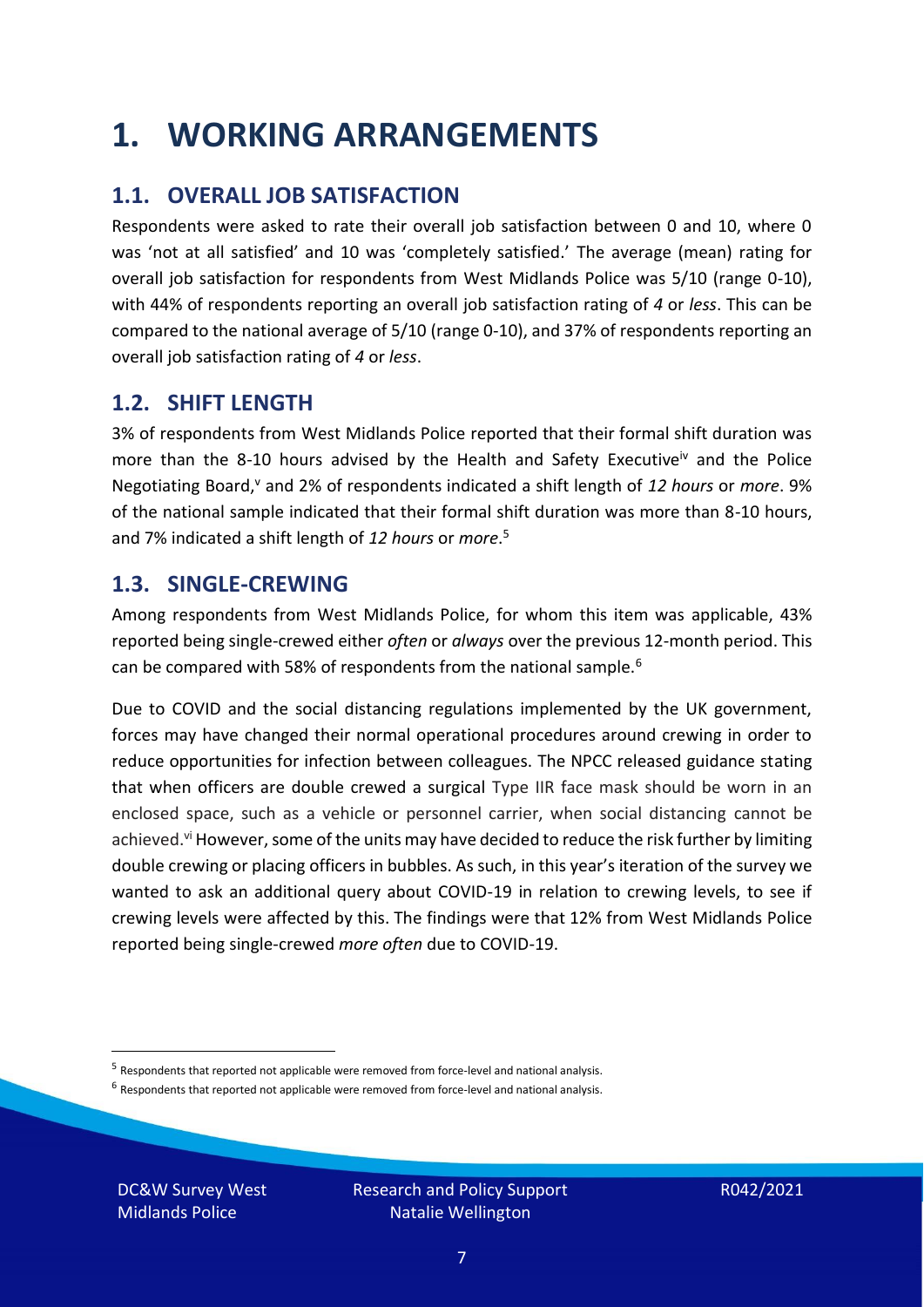### **1.4. BREAKS, REST DAYS AND ANNUAL LEAVE**

37% of respondents from West Midlands Police reported *never* or *rarely* being able to take their full rest break entitlement, and 47% reported having had *two* or *more* rest days cancelled in the previous 12-month period. Furthermore, 70% of respondents from West Midlands Police told us that they had a request for annual leave refused *once* or *more* in the previous 12-month period.

Historical comparisons for items relating to breaks, rest days and annual leave for West Midlands Police, are also provided in *Table 1* below.

| Table 1: Force level figures for breaks, rest days<br>and annual leave                                       | 2016 | 2018 | 2020 |
|--------------------------------------------------------------------------------------------------------------|------|------|------|
| Reported being never or rarely able to take full<br>rest break entitlement                                   | 49%  | 48%  | 37%  |
| Reported having two or more rest days<br>cancelled in the previous 12 months                                 | 75%  | 77%  | 47%  |
| Reported having a request for annual leave<br>refused once or more in the previous 12<br>months <sup>7</sup> | 89%  | 78%  | 70%  |

DC&W Survey West Midlands Police



<sup>&</sup>lt;sup>7</sup> Please note, there were moderate changes to the question wording and response scale for this item between the 2016 and 2018 iterations of this survey. Please take this into consideration when interpreting any and all differences in the findings between these years, as altering the way in which a question is framed may unintentionally affect the way in which an individual responds.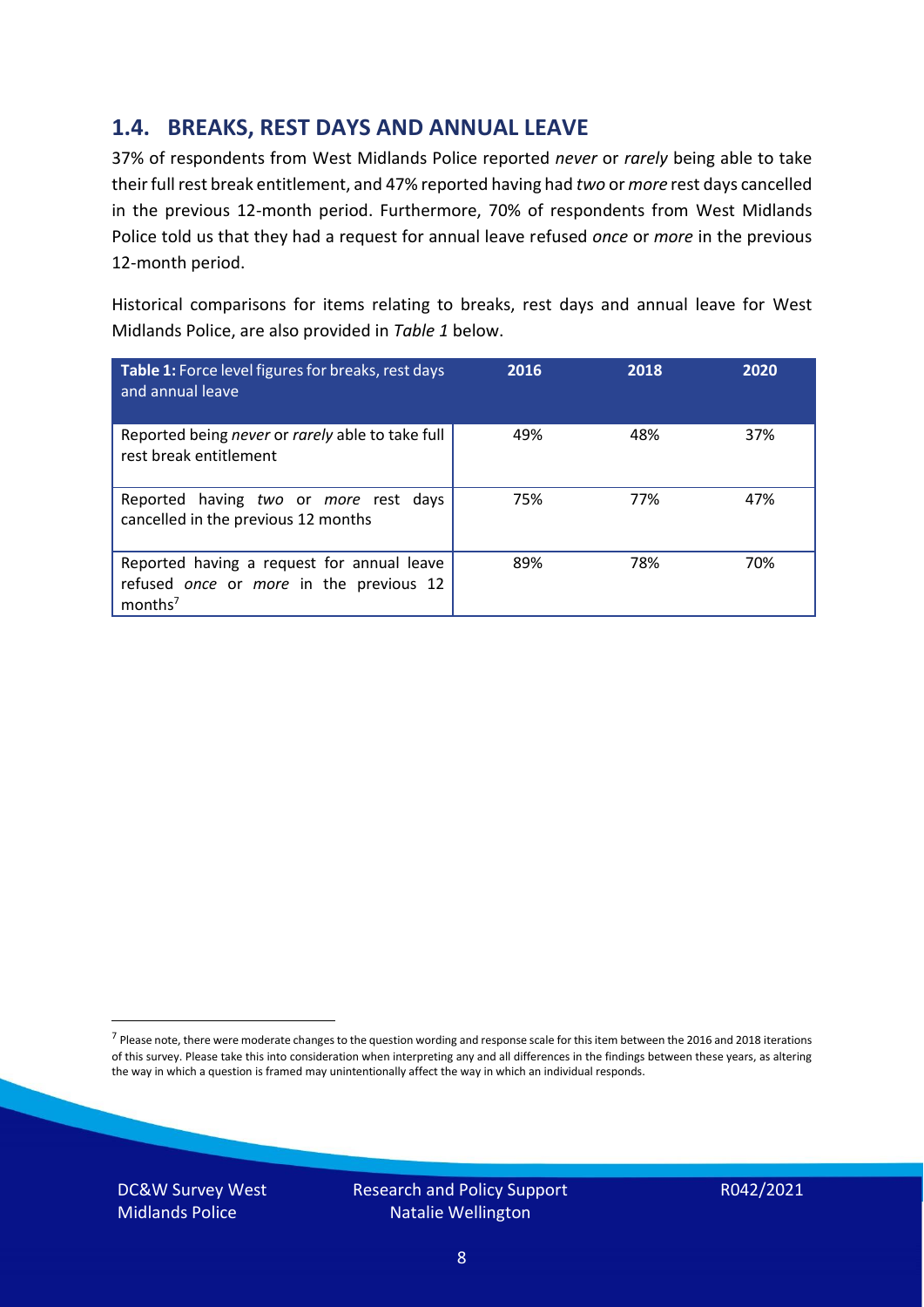### <span id="page-8-0"></span>**2. DEMAND**

### **2.1. WORKLOAD**

63% of respondents from West Midlands Police told us that their workload is currently *too high*, or *much too high*. An historical comparison for both national and local proportions for workload are displayed in *Table 2* below.

| Table 2: Proportion of respondents reporting<br>that their workload was too high or much too<br>high in the previous 12-month period | 2016 | 2018 | 2020 |
|--------------------------------------------------------------------------------------------------------------------------------------|------|------|------|
| Force-level figures                                                                                                                  | 70%  | 73%  | 63%  |
| National figures                                                                                                                     | 66%  | 72%  | 60%  |

### **2.2. AMOUNT AND PACE OF WORK**

84% of respondents from West Midlands Police *disagreed* or *strongly disagreed* that they generally have enough officers to manage all the demands being made on them as a team/unit.

Furthermore, 12% *agreed* or *strongly agreed* that they had enough time to engage in proactive policing in their team/unit. An historical comparison for both national and local proportions for this item are displayed in *Table 3* below.

| Table 3: Proportion of respondents reporting<br>that they agreed or strongly agreed that they<br>had enough time to engage in proactive<br>policing in their team/unit | 2016 | 2018 | 2020 |
|------------------------------------------------------------------------------------------------------------------------------------------------------------------------|------|------|------|
| Force-level figures                                                                                                                                                    | 12%  | 9%   | 12%  |
| National figures                                                                                                                                                       | 13%  | 9%   | 14%  |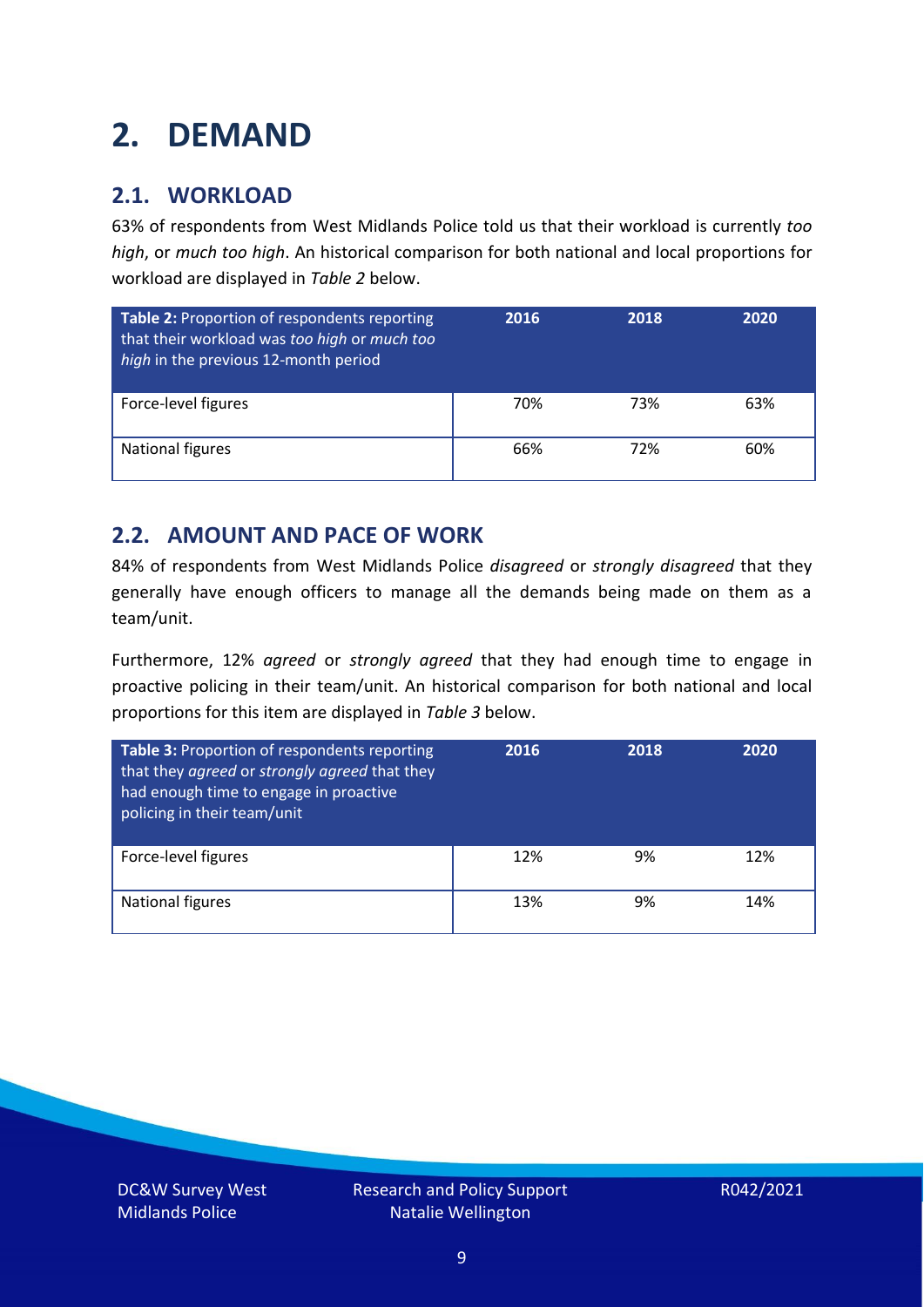### <span id="page-9-0"></span>**3. CAPACITY**

### **3.1. MINIMUM OFFICER STAFFING**

84% of respondents from West Midlands Police indicated that their team or unit had a minimum officer staffing level.

Among respondents whose team or unit had a minimum officer staffing level, 24% indicated that this level was *never* or *rarely* achieved.

Respondents were asked how often minimum staffing levels have been met compared to before the COVID-19 crisis. 34% reported minimum staffing levels being met *less frequently* compared to before the COVID-19 crisis.

### **3.2. OFFICER STAFFING ARRANGEMENTS**

71% of respondents *disagreed* or *strongly disagreed* that the way officer staffing levels are determined in their team/unit seems to be effective. Historical comparisons for this item and one other key item, relating to capacity to deal with demand for West Midlands Police, are provided in *Table 4* below.

| Table 4: Force level figures for key items relating to capacity                         |                                                               |      |      |
|-----------------------------------------------------------------------------------------|---------------------------------------------------------------|------|------|
| <b>Statements</b>                                                                       | Proportion of respondents who<br>disagreed with the statement |      |      |
|                                                                                         | 2016                                                          | 2018 | 2020 |
| The way officer staffing levels are determined in my<br>team/unit seems to be effective | 71%                                                           | 78%  | 71%  |
| There are enough officers in my team/unit for me to do<br>my job properly               | 82%                                                           | 84%  | 83%  |

DC&W Survey West Midlands Police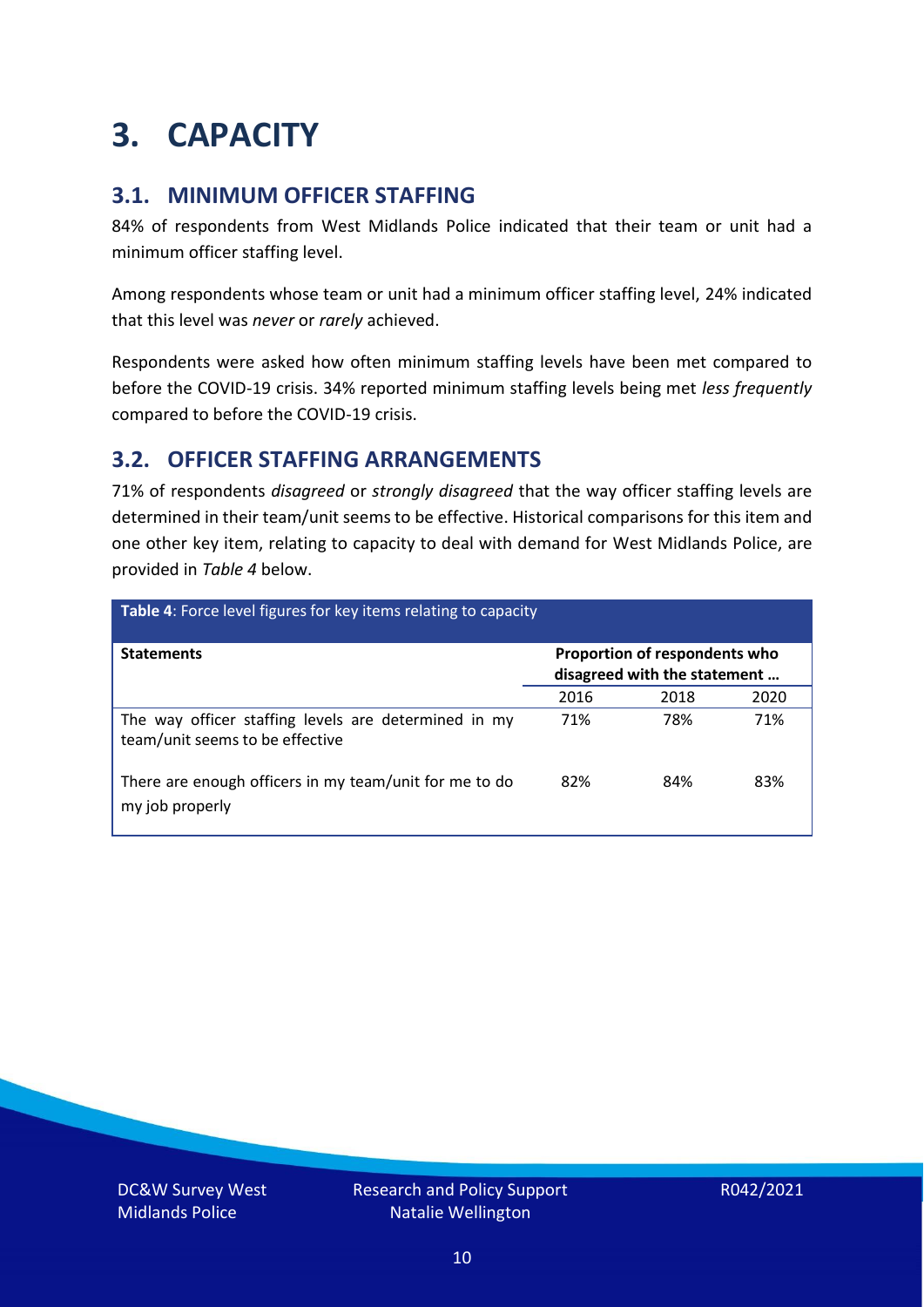### <span id="page-10-0"></span>**4. HEALTH AND WELLBEING**

### **4.1. OVERALL LIFE SATISFACTION AND WORTHWHILENESS**

Respondents were asked to rate their overall life satisfaction on a scale from 0 to 10, where 0 was *'Not at all satisfied'* and 10 was *'Completely satisfied'*. Furthermore, respondents were also asked to rate how worthwhile they feel the things they do in their life are on a scale from 0 to 10, where 0 was *'Not at all worthwhile'* and 10 was *'Completely worthwhile'.* These two items replicate the overall life satisfaction and overall worthwhileness questions posed within the Annual Population Survey by the Office for National Statistics (UK) and were included in the Demand, Capacity and Welfare Survey to enable benchmarking against the general population. vii

The average (mean) overall life satisfaction rating for the general population was 7 out of 10. The average (mean) rating for West Midlands Police was 6 out of 10, with 28% of respondents reporting a low overall life satisfaction rating of *4* or *less*. These results can be compared to the national average of 6/10, with 23% of respondents reporting a low overall life satisfaction rating of *4* or *less*.

The average (mean) overall worthwhileness rating for the general population was 7 out of 10. The average (mean) rating for West Midlands Police was 7 out of 10, with 24% of respondents reporting a low overall worthwhileness rating of *4* or *less*. These results can be compared to the national average of 7/10, with 18% of respondents reporting a low overall worthwhileness rating of *4* or *less*.

### **4.2. OVERALL PHYSICAL HEALTH**

Respondents were asked to rate their overall health on a scale from *very good* to *very poor*. An historical comparison for both national and local proportions for this item are in *Table 5* below.

| Table 5: Self-rated overall physical health |                       | 2016 | 2018 | 2020 |
|---------------------------------------------|-----------------------|------|------|------|
|                                             | Poor or very poor     | 13%  | 7%   | 9%   |
| Force-level figures                         | Neither good nor poor | 22%  | 19%  | 24%  |
|                                             | Good or very good     | 65%  | 74%  | 68%  |
|                                             | Poor or very poor     | 12%  | 7%   | 9%   |
| National figures                            | Neither good nor poor | 23%  | 17%  | 20%  |
|                                             | Good or very good     | 65%  | 77%  | 71%  |

DC&W Survey West Midlands Police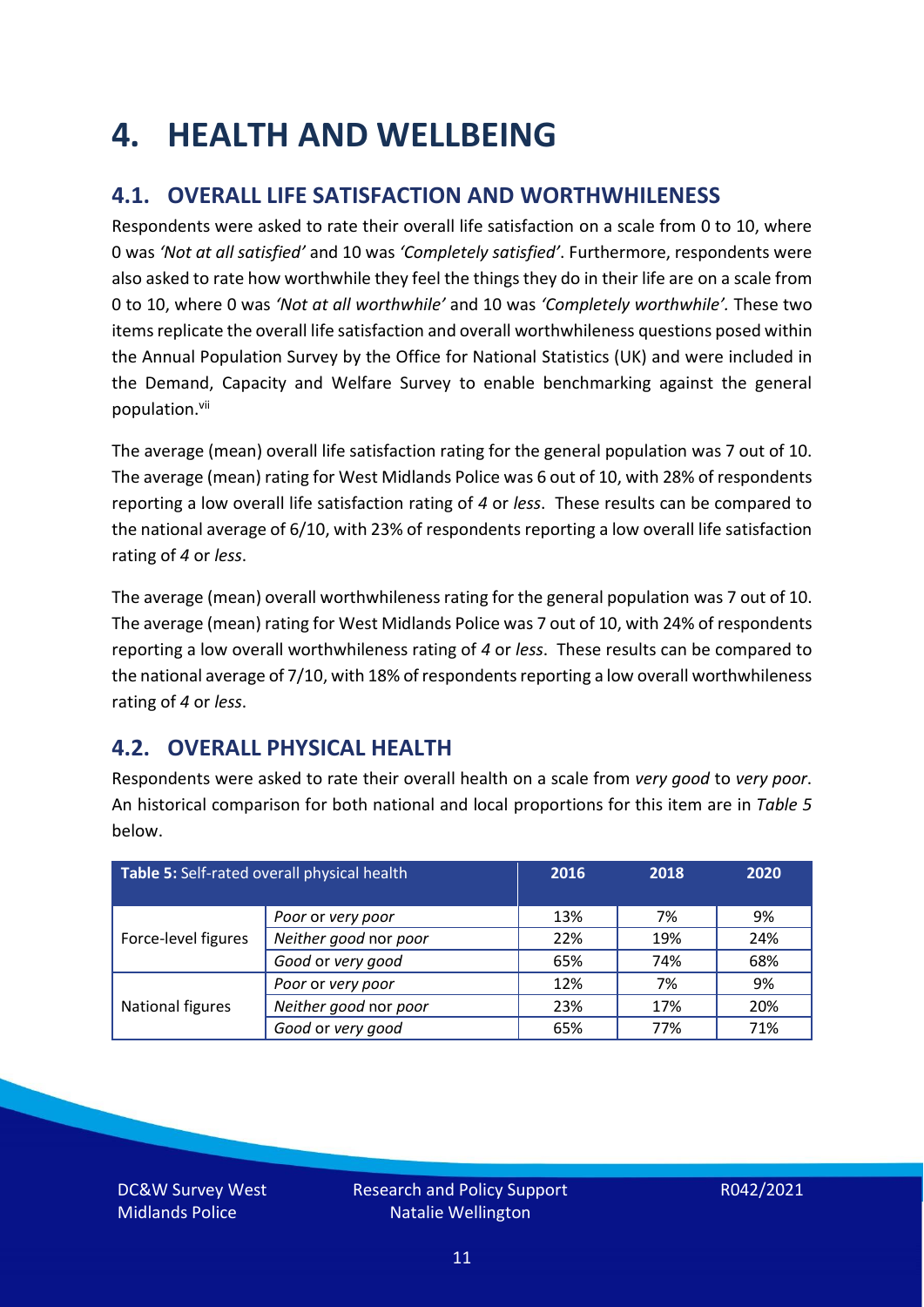### **4.3. SINGLE-ITEM INDICATORS FOR MENTAL HEALTH**

#### **4.3.1. ANXIETY AND HAPPINESS**

Overall anxiety was measured using a single-item measure. Respondents were asked to rate how anxious they had felt the day before on a scale from 0 to 10, where 0 was *'Not at all anxious'* and 10 was *'Completely anxious'*. Overall happiness was also measured using a single-item measure and respondents were asked to rate how happy they had been the day before on a scale from 0 to 10, where 0 was *'Not at all happy'* and 10 was *'Completely happy'*. These items replicate the overall anxiety and overall happiness questions posed within the Annual Population Survey by the Office for National Statistics (UK) and were chosen to enable benchmarking against the general population.<sup>viii</sup>

The average (mean) overall anxiety rating for the general population was 4 out of 10, with 36% of respondents reporting a high overall anxiety rating of *6* or *more*. <sup>8</sup> The average (mean) rating for West Midlands Police was 4 out of 10, with 32% of respondents reporting a high overall anxiety rating of *6* or *more*. These results can be compared to the national average of 4/10, with 35% of respondents reporting a high overall anxiety rating of *6* or *more*. 9

The average (mean) overall happiness rating for the general population was 7 out of 10. The average (mean) rating for West Midlands Police was 6 out of 10, with 28% of respondents reporting a low overall happiness rating of *4* or *less*. These results can be compared to the national average of 6/10, with 25% of respondents reporting a low overall happiness rating of *4* or *less*.

#### **4.3.2. STRESS**

Work related stress was measured using a single-item measure. 33% of respondents from West Midlands Police said that they viewed their job as *very* or *extremely stressful*.

This is *the same as* the proportion reported in the national sample (33%) and *lower than* the proportion reported by West Midlands Police in 2018 (40%).

Stress outside of work was assessed using an adaptation of the work-related stress measure. 10% of respondents from West Midlands Police said that they viewed their life outside of work as *very* or *extremely stressful*.

DC&W Survey West Midlands Police

<sup>&</sup>lt;sup>8</sup> Please note that proportions for other wellbeing measures were not provided

 $9$  Overall scores for anxiety have been grouped and reported differently to life satisfaction, worthwhileness and happiness. The percentage of respondents scoring a high rating of *6* or *more* has been reported, as higher scores for anxiety are commonly associated with lower individual wellbeing. Whereas, the percentage of respondents scoring a very low rating of *4* or *less* has been reported for life satisfaction, worthwhileness and happiness, as lower scores on these measures are commonly associated with lower individual wellbeing.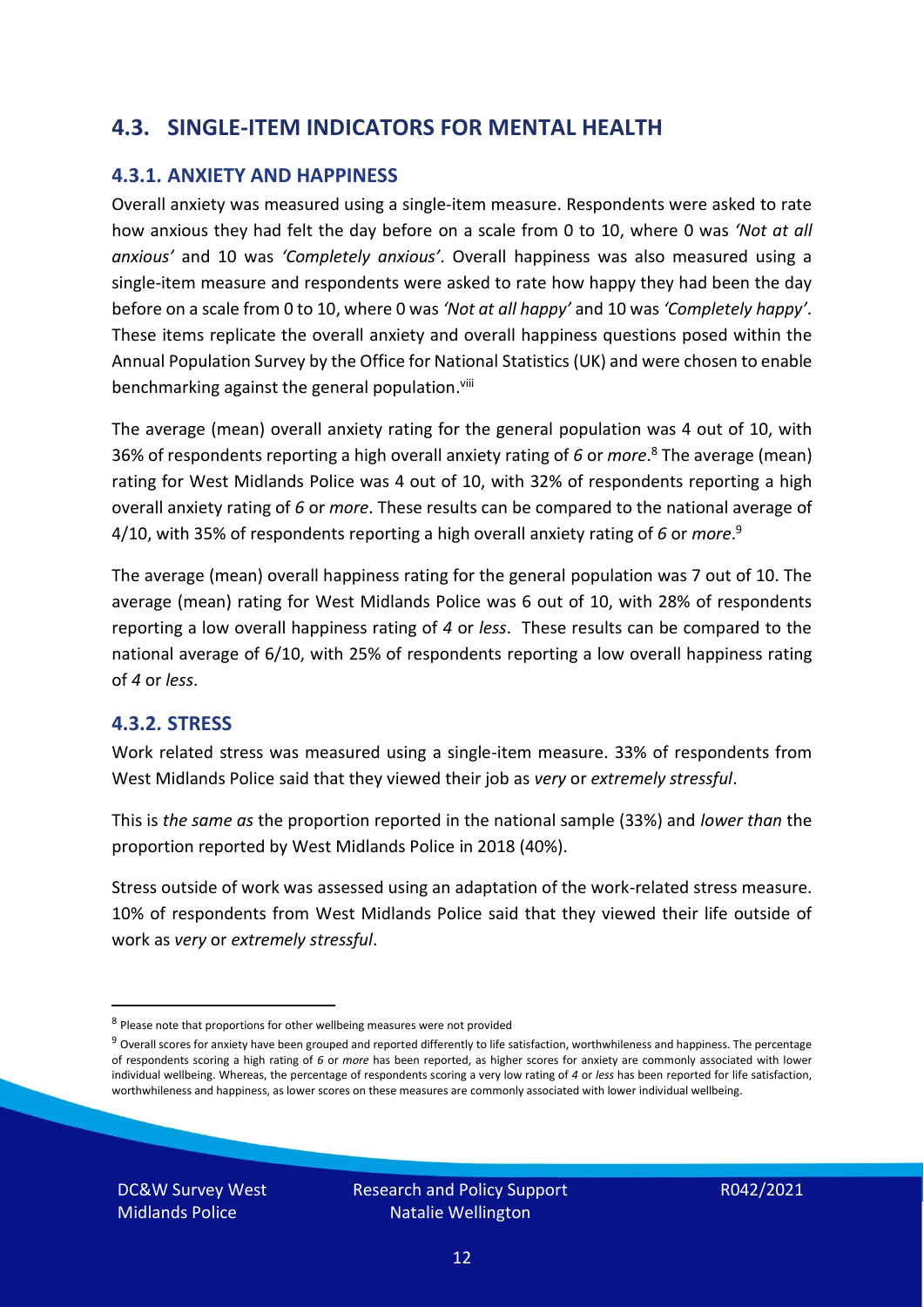#### **4.3.4. MENTAL HEALTH OVERVIEW**

A top-level broad overview of mental health and wellbeing was established using an item that asked respondents to indicate whether they had experienced feelings of stress, low mood, anxiety, or other difficulties with their health and wellbeing over the last 12 months. 77% of respondents from West Midlands Police indicated that they had experienced feelings of stress, low mood, anxiety, or other difficulties with their health and wellbeing over the last 12 months; with 94% of these respondents also indicating that these feelings were caused by, or made worse by work.

#### **4.3.5. MENTAL WELLBEING**

Respondents' mental wellbeing was measured using the Short Warwick-Edinburgh Mental Wellbeing Scale,<sup>ix</sup> which asked them to rate their experience during the last two weeks for seven positively framed items. A metric score was calculated which indicated participants' overall wellbeing. The higher the score is, the better their overall wellbeing is thought to be.<sup>10</sup>

The metric score for West Midlands Police is presented in *Table 6* below across years. This is also alongside the metric score for the national sample across years.

| <b>Table 6:</b> Average (mean) metric score for the Short Warwick-<br>Edinburgh Mental Wellbeing Scale | 2016 | 2018 | 2020 |
|--------------------------------------------------------------------------------------------------------|------|------|------|
| Force-level figures                                                                                    | 19   | 20   | 21   |
| National figures                                                                                       | 19   | 20   | 21   |

 $10$  The Short Warwick-Edinburgh Mental Wellbeing Scale was developed by the Universities of Warwick, Edinburgh and Leeds in conjunction with NHS Health Scotland (© University of Warwick, 2006).

DC&W Survey West Midlands Police

Research and Policy Support Natalie Wellington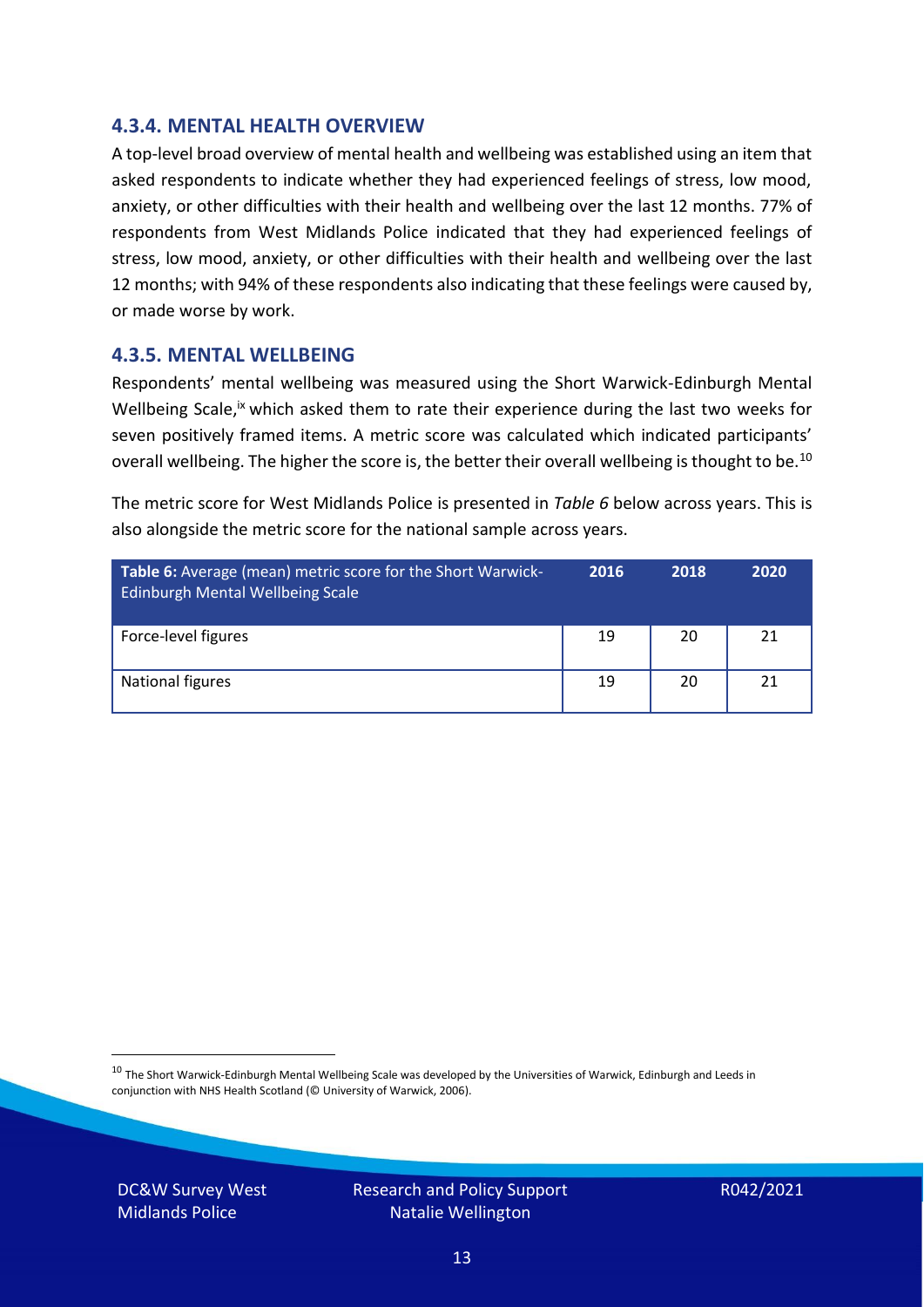### <span id="page-13-0"></span>**5. ABSENCE BEHAVIOUR**

### **5.1. ABSENCE**

55% of respondents from West Midlands Police reported *one* or *more* days of sickness absence and 35% of respondents indicated that at least one day of their sickness absence was attributable to stress, depression, or anxiety.

The national proportion of respondents who had taken *one* or *more* days of sickness absence was 48% and 32% of respondents indicated that at least one day of their sickness absence was attributable to stress, depression, or anxiety.

### **5.2. PRESENTEEISM AND LEAVEISM**

Presenteeism is the act of attending work while ill. This has been shown to be associated with subsequent health decline, particularly in relation to burnout, $x$  and can lead to elevated absenteeism.<sup>xi</sup> Moreover, evidence suggests that presenteeism can compound the effects of the initial illness and negatively influence job satisfaction, resulting in negative job attitudes and withdrawal from work.<sup>xii</sup>

Leaveism is a term to describe hidden sickness absence and work undertaken during rest periods. A core dimension of leaveism includes using allocated time off such as annual leave entitlements to take time off when they are in fact unwell. Findings for West Midlands Police across years are presented in *Table 7* below.

| Table 7: Proportion of respondents reporting the<br>following absence behaviour once or more over the<br>previous 12 months |                             | 2016 | 2018 | 2020 |
|-----------------------------------------------------------------------------------------------------------------------------|-----------------------------|------|------|------|
| Presenteeism                                                                                                                | Due to Physical health      | 91%  | 79%  | 72%  |
|                                                                                                                             | Due to Psychological health | 69%  | 73%  | 69%  |
| annual leave to<br><b>Using</b><br>time off due to<br>take                                                                  | Due to Physical health      | 59%  | 40%  | 35%  |
| health                                                                                                                      | Due to Psychological health | 43%  | 43%  | 49%  |

DC&W Survey West Midlands Police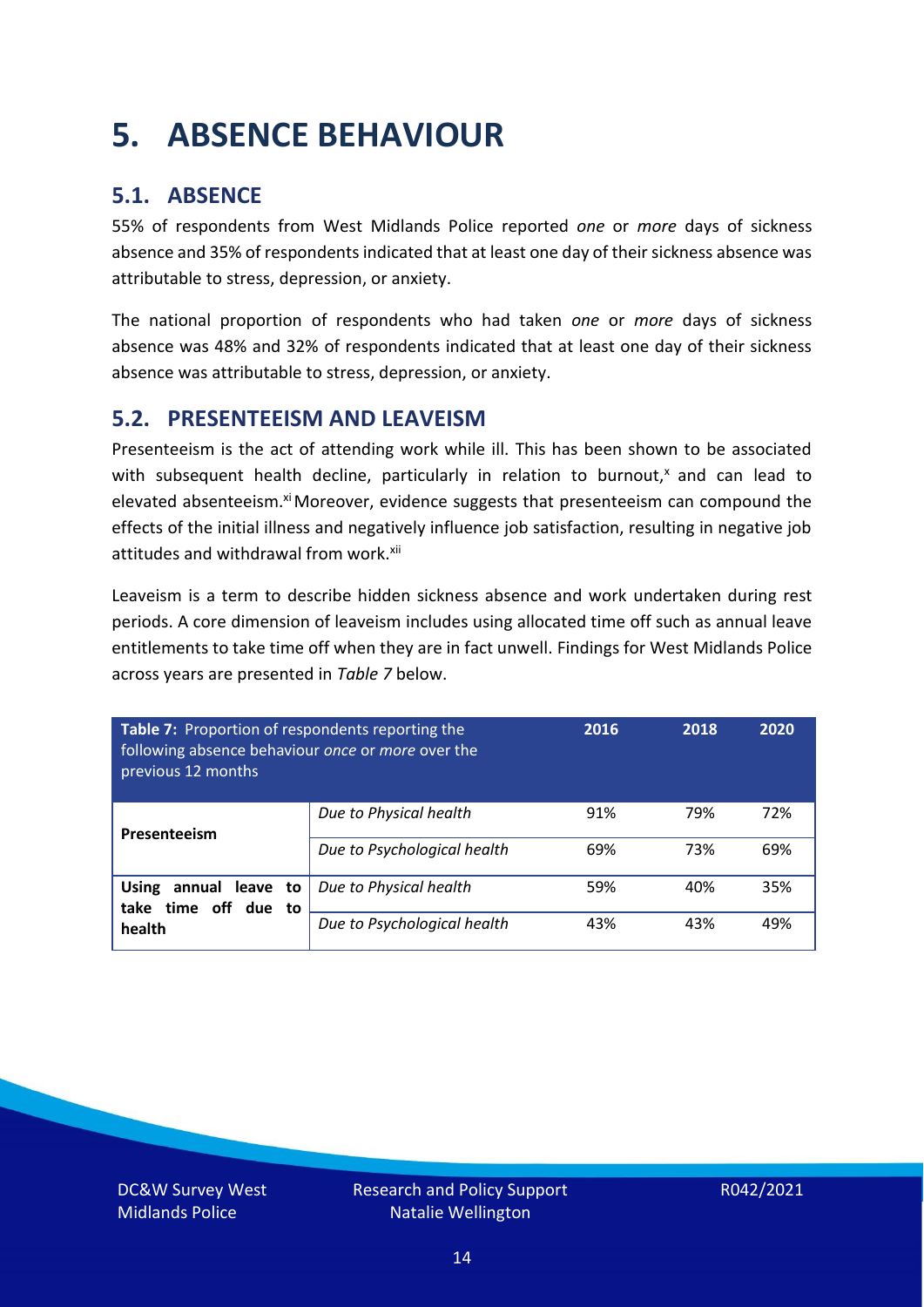## <span id="page-14-0"></span>**6. VIOLENCE AND PHYSICAL INJURIES**

### **6.1. VIOLENCE**

Verbal and physical violence was assessed using four questions regarding how often officers received verbal insults, verbal threats, spitting assaults, unarmed physical attacks, and attacks with a weapon from members of the public over the previous 12 months. Findings for West Midlands Police are presented in *Table 8* below.

**Table 8**: Force level figures for frequency of verbal and physical violence from members of the public

| Type of violent victimisation                                                          | Proportion of respondents indicating frequency<br>of experience as at least once a week |      |      |
|----------------------------------------------------------------------------------------|-----------------------------------------------------------------------------------------|------|------|
|                                                                                        | 2016                                                                                    | 2018 | 2020 |
| Verbal insults (e.g. swearing, shouting, abuse)                                        | 43%                                                                                     | 40%  | 34%  |
| Verbal threats (e.g. threat of hitting, threat of<br>kicking)                          | 28%                                                                                     | 27%  | 22%  |
| Spitting assaults (i.e. being deliberately spat<br>$upon)$ <sup>11</sup>               | $\cdots$                                                                                | 3%   | 4%   |
| Unarmed physical attacks (e.g. struggling to get<br>free, wrestling, hitting, kicking) | 17%                                                                                     | 16%  | 13%  |
| Use of a deadly weapon (e.g. stick, bottle, axe,<br>firearm)                           | 2%                                                                                      | 2%   | 0%   |

### **6.2. INJURIES**

20% of West Midlands Police respondents reported that they had suffered *one or more* injuries that required medical attention as a result of **work-related violence** in the last year.

This is *higher than* the proportion reporting *one or more* injuries as a result of **work-related violence** in the national sample (16%) and *lower than* the proportion reported by West Midlands Police in 2018 (24%).

12% of West Midlands Police respondents reported that they had suffered one or more injuries that required medical attention as a result of **work-related accidents** in the last year.

DC&W Survey West Midlands Police

 $11$  Data on spitting assaults is not available for the year 2016 as the item was not included until the 2018 iteration of the survey.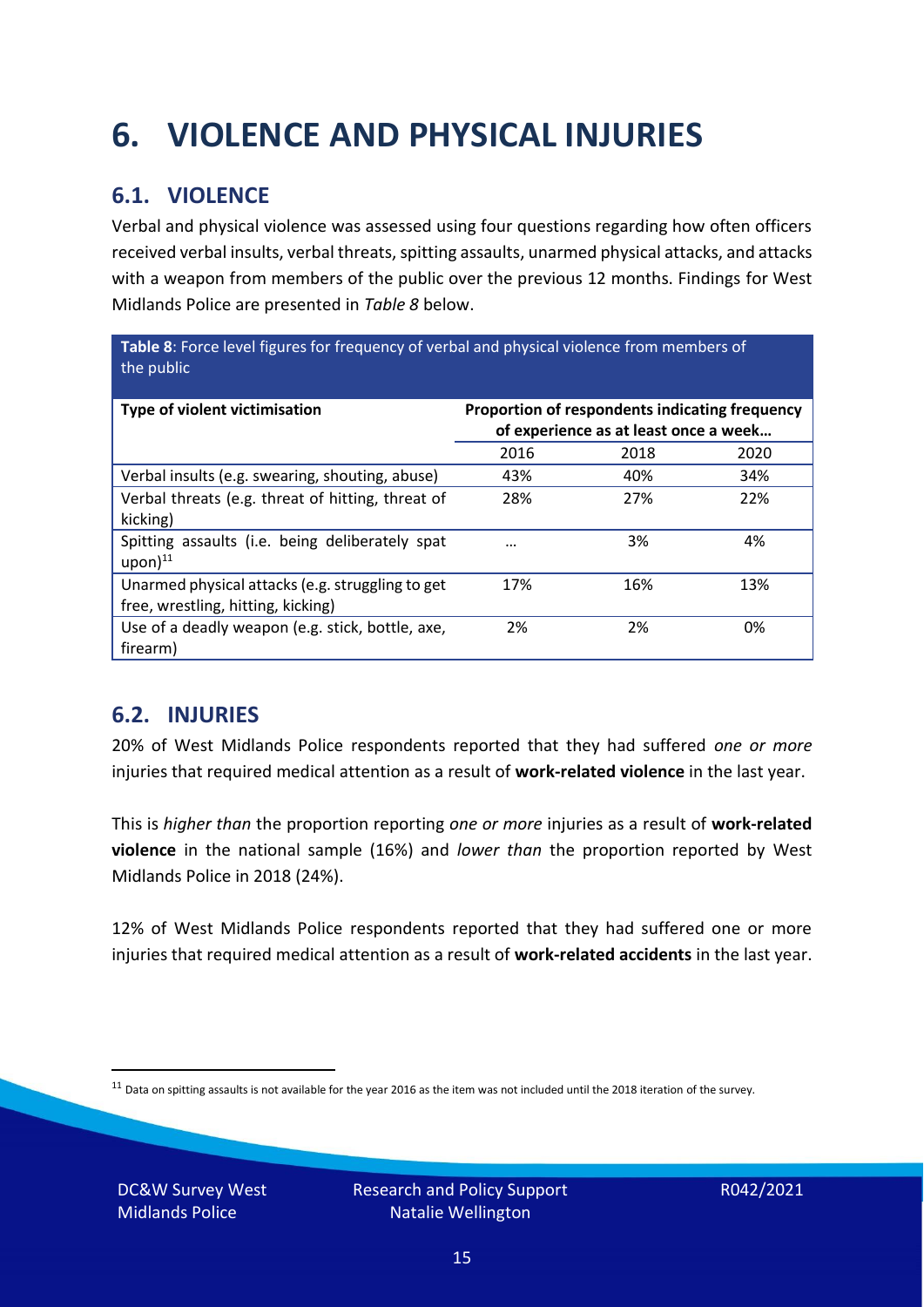This is *higher than* the proportion reporting *one or more* injuries as a result of **work-related accidents** in the national sample (11%) and *lower than* the proportion reported by West Midlands Police in 2018 (13%).

DC&W Survey West Midlands Police

Research and Policy Support Natalie Wellington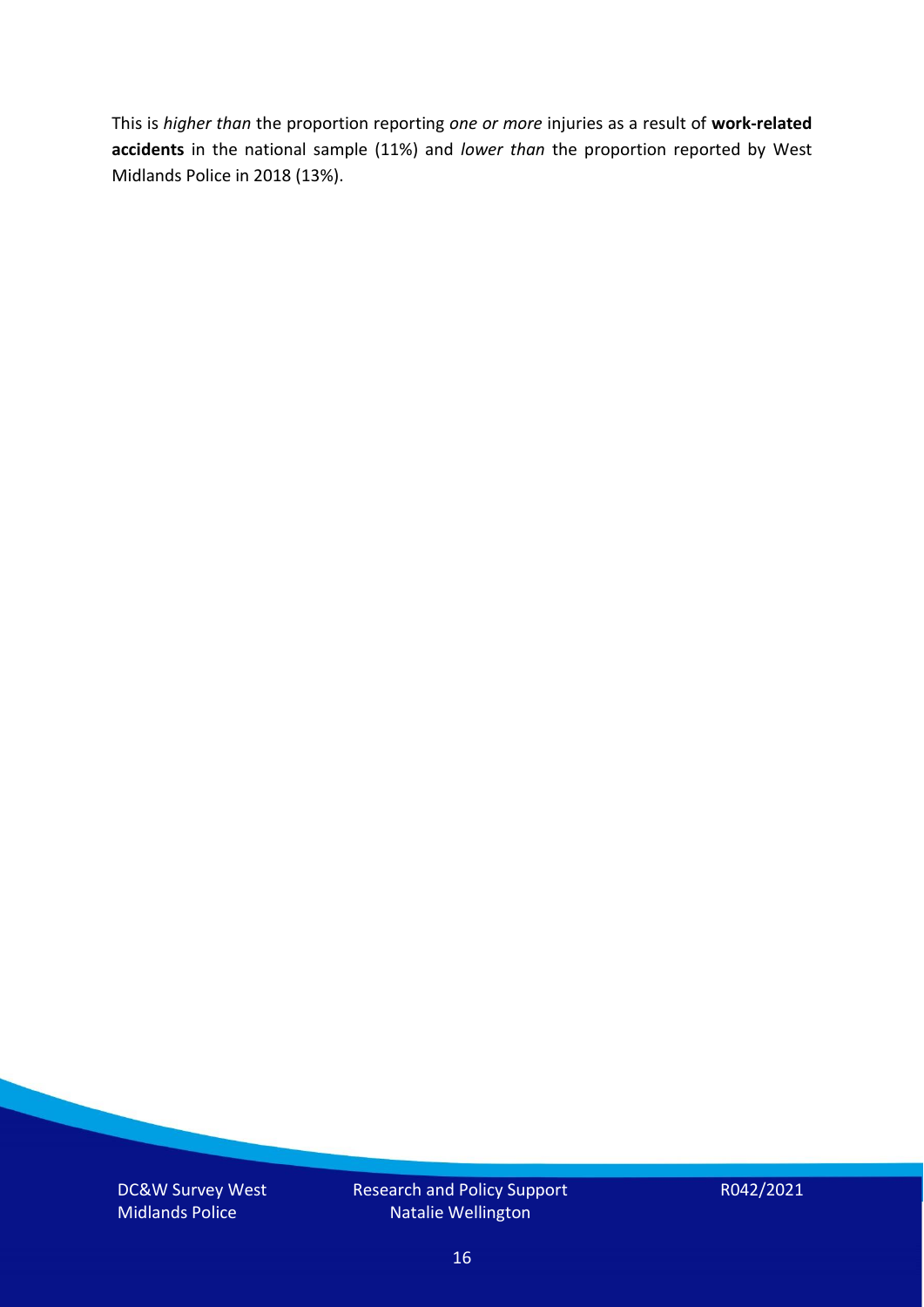# <span id="page-16-0"></span>**7. ORGANISATIONAL SUPPORT FOR MENTAL HEALTH AND WELLBEING**

### **7.1. DISCLOSURE**

Respondents who indicated that they had sought help for difficulties with mental health and wellbeing were presented with additional questions concerning disclosure to a line manager. 72% of respondents from West Midlands Police, for whom it was applicable, reported that they had disclosed seeking mental health and wellbeing support to their line managers. This can be compared with 70% reported by West Midlands Police in 2018.

#### **7.2. MENTAL HEALTH AND WELLBEING SUPPORT SERVICES**

Respondents were asked about mental health and wellbeing support services that are *reactive* (services that aim to help those that are already experiencing difficulties with their mental health and wellbeing), and *proactive* (services that aim to help people prevent difficulties with mental health and wellbeing from developing). Key findings for West Midlands Police are displayed in the tables below, with *Table 9* displaying both national and local proportions.

**Table 9**: Proportion of respondents reporting that they are *aware* of reactive and proactive mental health and wellbeing support services that their force offers

| <b>Questions</b>                                           | Proportion of respondents |                  |  |
|------------------------------------------------------------|---------------------------|------------------|--|
|                                                            |                           |                  |  |
|                                                            | Force-level figures       | National figures |  |
| Reported being aware of reactive services that their force | 71%                       | 74%              |  |
| offers to support the mental health and wellbeing of its   |                           |                  |  |
| employees (e.g. counselling, helpline services, peer       |                           |                  |  |
|                                                            |                           |                  |  |
| support groups etc.)                                       |                           |                  |  |
| Reported being aware of proactive services that their      | 28%                       | 43%              |  |
| force offers to support the mental health and wellbeing    |                           |                  |  |
| of its employees (e.g. resilience training, mindfulness    |                           |                  |  |
| workshops, mental health awareness programmes etc.)        |                           |                  |  |

DC&W Survey West Midlands Police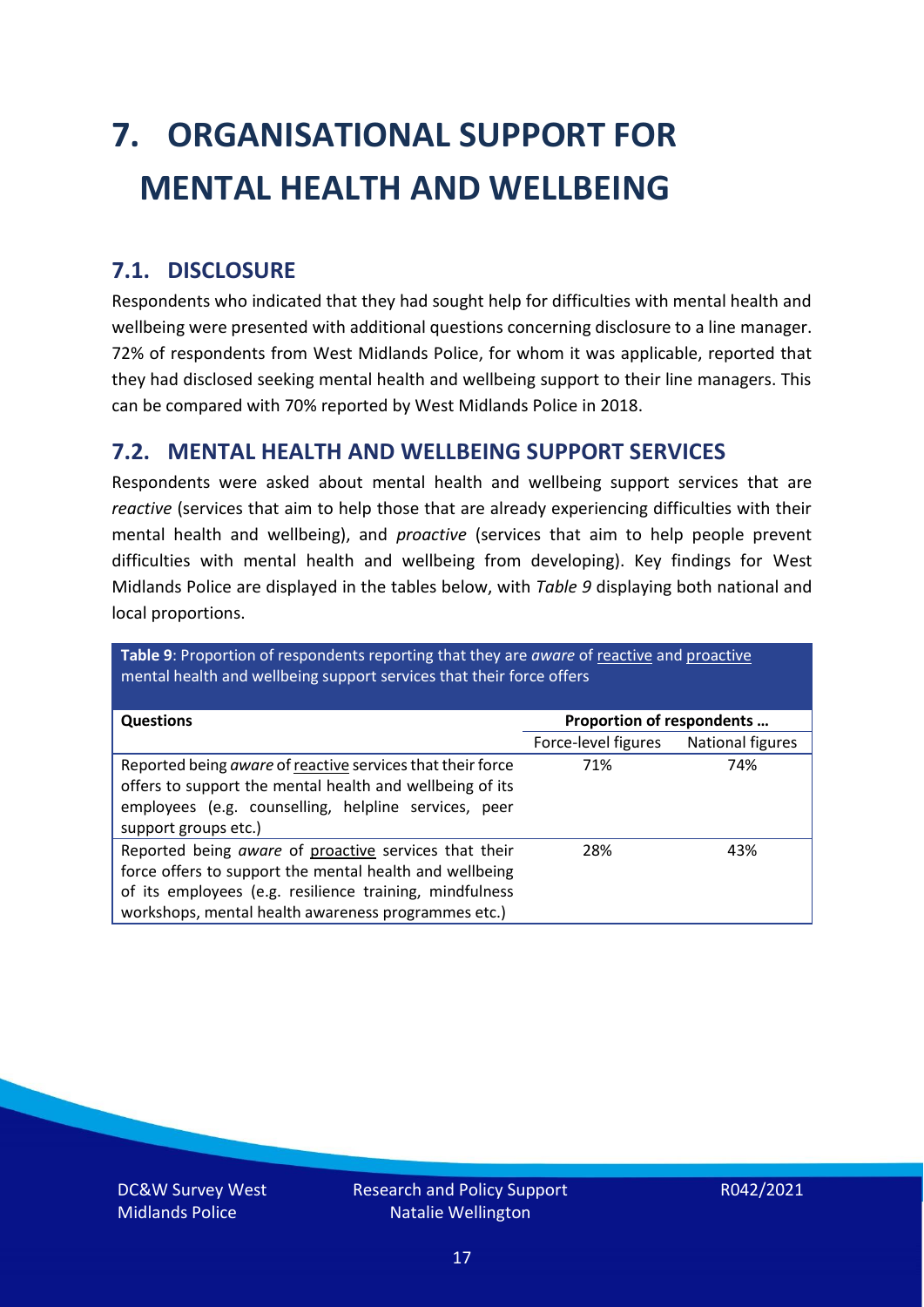### <span id="page-17-0"></span>**8. COVID-19 CRISIS**

Questions about the COVID-19 crisis have been included in this year's survey to help to better understand the impacts of working within the police service during this period. This section of the report specifically focusses on the personal impact of the COVID-19 crisis on officers, whilst organisational impacts have been reported at contextually appropriate points throughout the report.<sup>12</sup>

Respondents were asked whether they think they have or have had COVID-19. Comparisons for both national and local proportions are shown in *Table 10* below.

| Table 10: Proportion of respondents reporting whether<br>they have or have had COVID-19 | <b>Force-level</b><br>figures | <b>National</b><br>figures |
|-----------------------------------------------------------------------------------------|-------------------------------|----------------------------|
| Yes, confirmed by a positive antigen or antibody test                                   | 3%                            | 3%                         |
| Yes, based on strong personal suspicion or medical advice                               | 26%                           | 23%                        |
| No                                                                                      | 42%                           | 47%                        |
| Unsure                                                                                  | 30%                           | 27%                        |

35% of respondents from West Midlands Police said that they were *very* or *extremely worried* about the impact that the COVID-19 crisis will have on them personally. This can be compared to the national sample, where 22% said that they were *very* or *extremely worried* about the impact that the COVID-19 crisis will have on them personally.

Respondents from West Midlands Police were asked about their concern over the issues displayed in *Table 11* below (national and local proportions are shown).

| Table 11: Proportion of respondents reporting that they were very or extremely concerned over the<br>following |                           |                 |
|----------------------------------------------------------------------------------------------------------------|---------------------------|-----------------|
| <b>Statements</b>                                                                                              | Proportion of respondents |                 |
|                                                                                                                | Force-level               | <b>National</b> |
|                                                                                                                | figures                   | figures         |
| Becoming unwell with COVID-19 due to having close contact with                                                 | 43%                       | 34%             |
| someone who has COVID-19 in the line of duty                                                                   |                           |                 |
| Becoming unwell with COVID-19 due to being assaulted by someone                                                | 28%                       | 23%             |
| who has COVID-19 in the line of duty                                                                           |                           |                 |
| Having adequate access to COVID-19 testing (antigen                                                            | 42%                       | 37%             |
| and/or antibody diagnostic testing)                                                                            |                           |                 |
| Enforcing the lockdown restrictions                                                                            | 33%                       | 25%             |

<sup>12</sup> For more information please see the introduction to this report on page 3.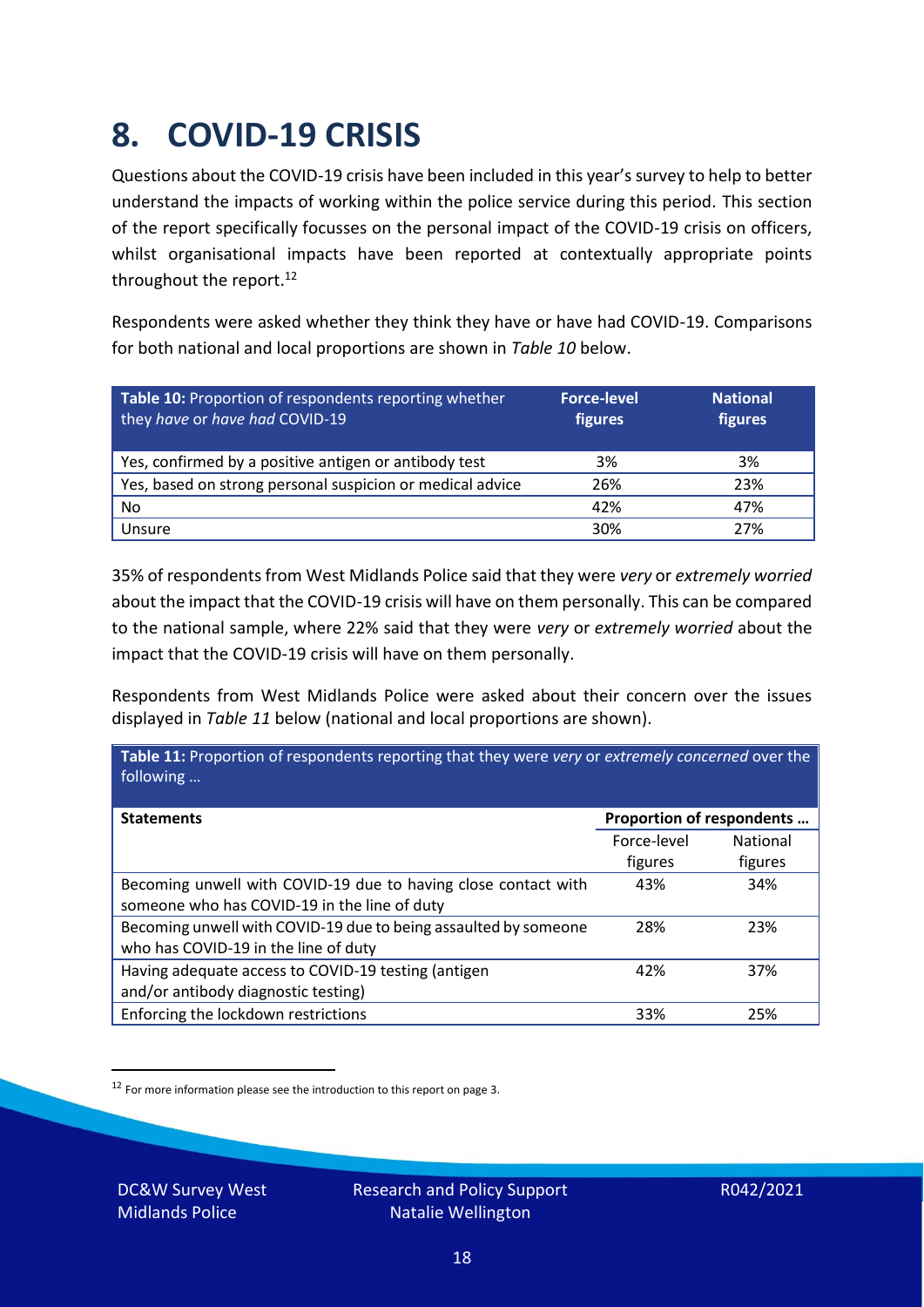Furthermore, 34% of respondents from West Midlands Police reported that they *disagreed*  or *strongly disagreed* that they have all the equipment they personally need to protect them from COVID-19 whilst at work. This can be compared to the national sample, where 39% reported that they *disagreed* or *strongly disagreed* that they have all the equipment they personally need to protect them from COVID-19 whilst at work.

DC&W Survey West Midlands Police

Research and Policy Support Natalie Wellington